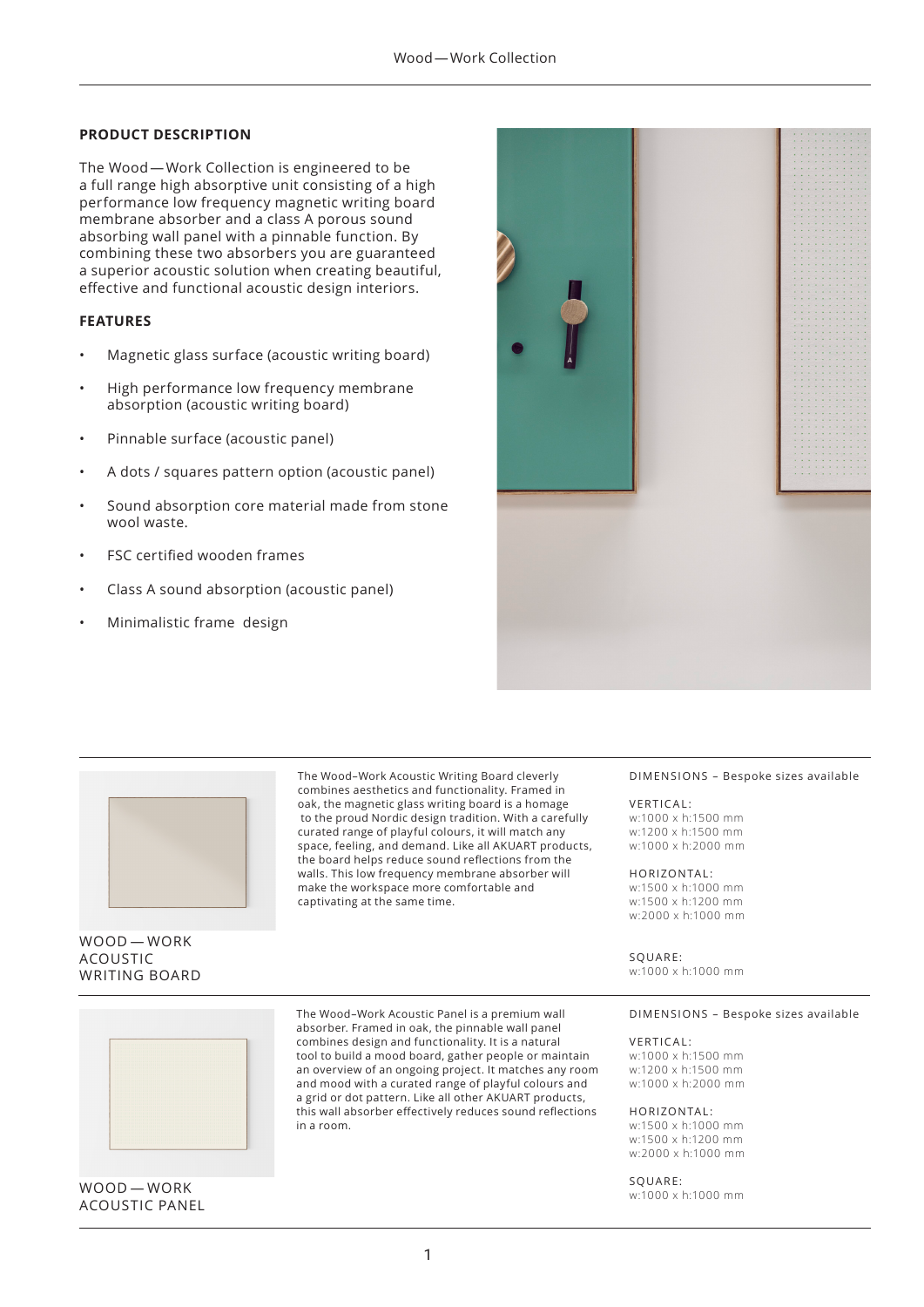## **3 FRAME COLOURS / FINISHES**





# **ACCESSORIES**

/ Magnetic Eraser / Magnetic Pen Holder / Marker Pen (Black) / Magnets with 'A' logo (Pack of 5)

# **CANVAS & GLASS DESIGN OPTIONS**

Colours / Graphic Design / Planning and Organising



## **COMPONENTS**

Acoustic Writing Board Front: Glass

Frame: 50mm solid oak with 3 different finishes Acoustic material: Absorber made from stonewool waste Acoustic Panel Front: Polyester textile made with recycled polyester fibre. Wall hanging rails

## **INK**

Ink type: Water-based ink Printing method: Dye sublimation print (fully embedded in canvas fabric) Environment: Tested free from harmful substances according to Eco-Tex 100

## **PRODUCT CARE**

Acoustic Panel: Withstands daily dusting, vacuuming. Acoustic Writing Board: Withstands daily dusting, vacuuming and wiping of the glass surface with a semi wet cloth with the use of universal cleaning products.